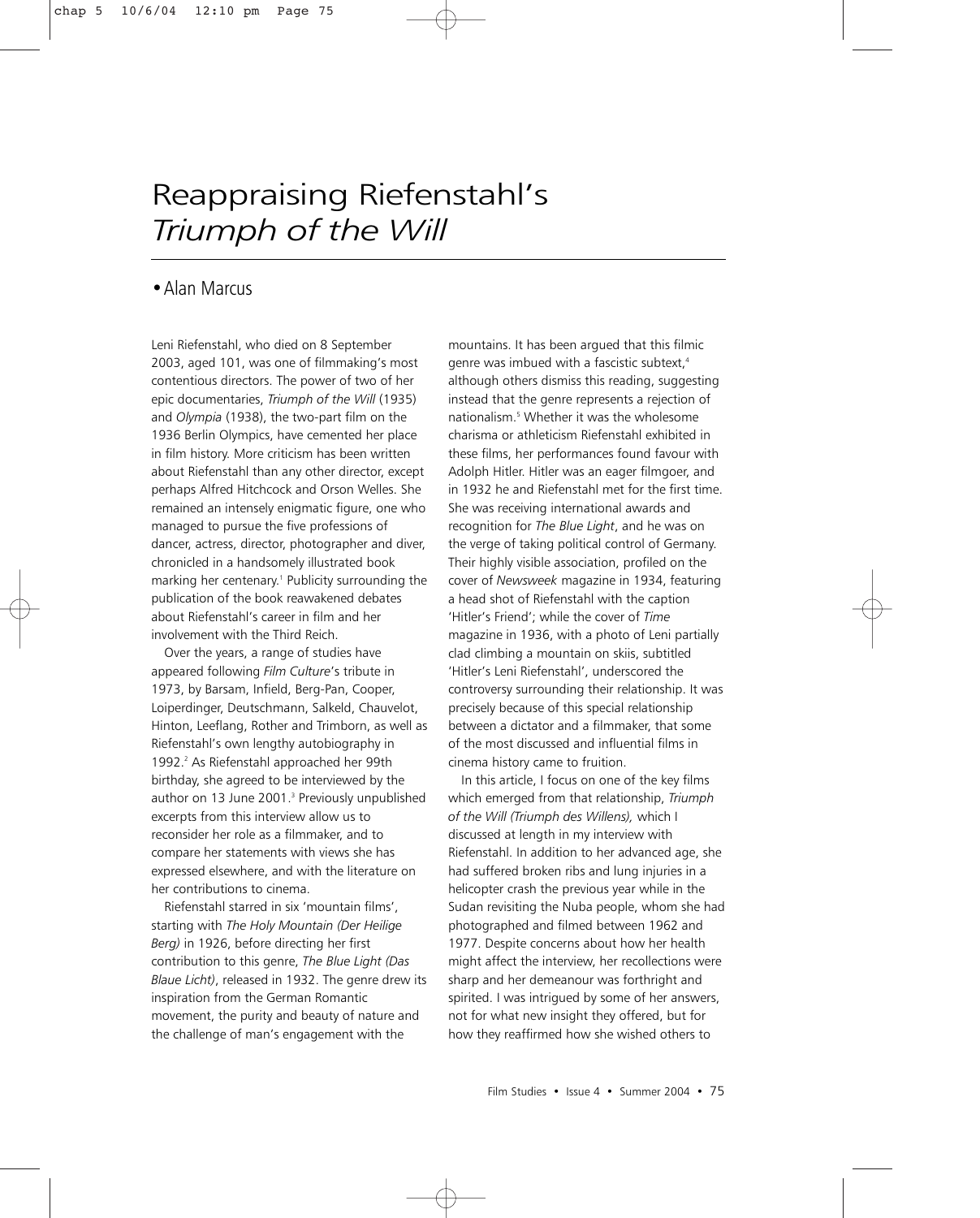

• Leni Riefenstahl

76 • Film Studies • Issue 4 • Summer 2004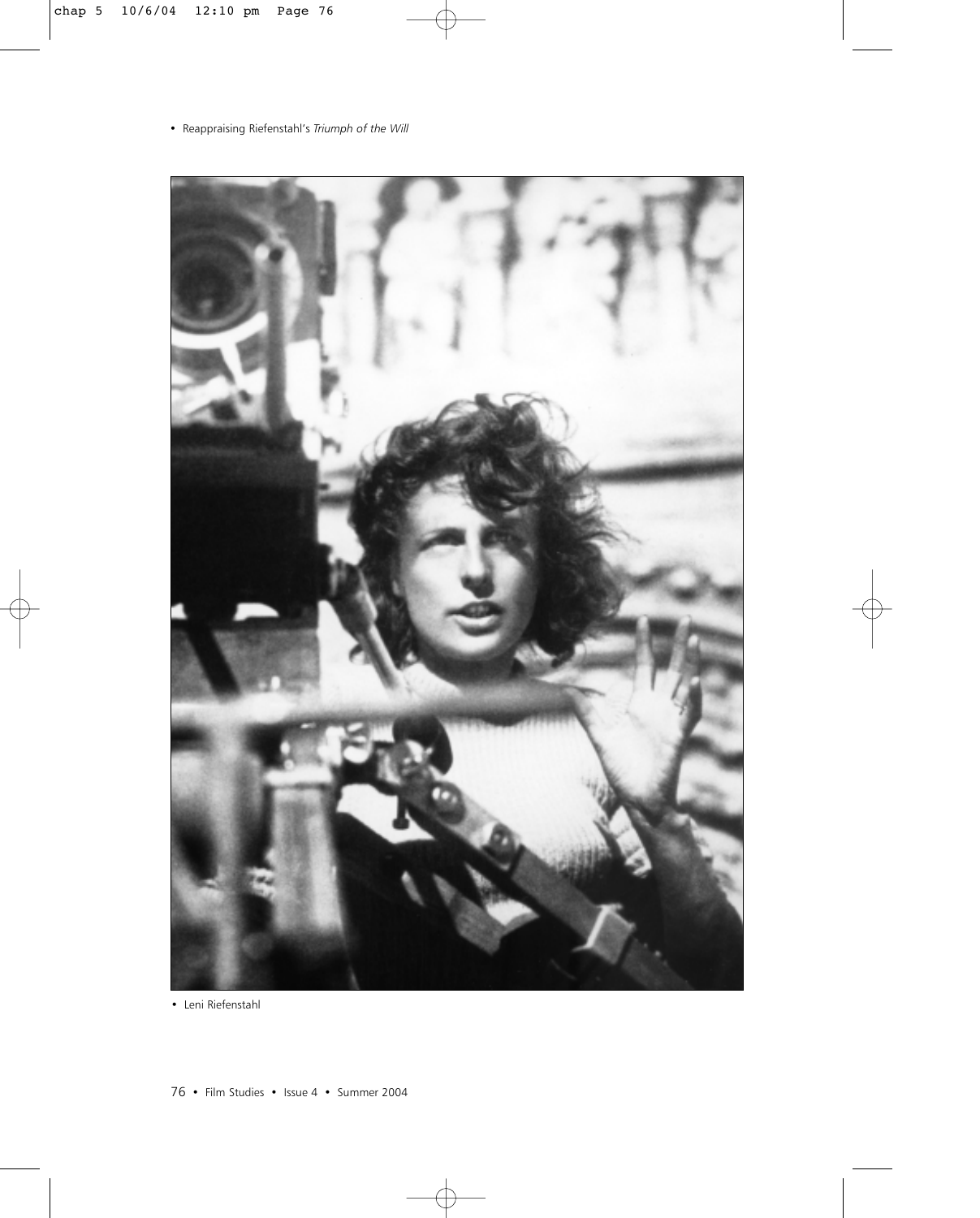interpret her films and motivations. In particular, I was interested in the way she considered *Triumph of the Will* to be a realistic portrayal of the Nazis' 1934 Nuremberg Rally and the events surrounding it, and her role as a filmmaker in shaping that representation.

When speaking about *Triumph of the Will*, it is important to do so in the context of two other related films which straddle its production: *Victory of Faith* (*Sieg des Glaubens*, 1933) and *Day of Freedom – Our Armed Forces!* (*Tag Der Freiheit – Unsere Wehrmacht!,* 1935).6 What has been referred to as 'the Nuremberg Trilogy' contains a closely interrelated symbiosis. Riefenstahl was commissioned by Hitler to make a film about the 1933 rally, whose theme was 'Victory of the Faith', designed to celebrate the Nazis coming to power when Hitler was appointed Chancellor on 30 January 1933, and later assumed dictatorial powers under the Enabling Acts. She recounts verbatim in her autobiography a discussion with Hitler when she told him that she had no experience in making documentaries and did not wish to embark on this project: 'I talked to Hitler almost beseechingly, and slowly he relaxed and calmed down'.<sup>7</sup>

This was the fifth annual Nuremberg Party Rally, with hundreds of thousands of members of the military and civilians taking part during the event, which lasted from 30 August to 3 September 1933. It has been suggested that because of a feud between Joseph Goebbels and Riefenstahl she was not informed by his Propaganda Ministry of Hitler's request, and only found out about it shortly before the rally.<sup>8</sup> In her interview with Hitchens she claimed that she only had two days to prepare.<sup>9</sup> This explanation is restated in her autobiography, intended, in part, to explain the quality of the filming of *Victory of Faith*, as compared with the more sophisticated production of its sequel, *Triumph of the Will*. 10 Loiperdinger and Culbert have uncovered documents which show that in fact Riefenstahl had a number of advance production meetings with Hitler and Goebbels to discuss preparations for making a film about the Führer in the months leading up to the Rally.<sup>11</sup>

Reappraising Riefenstahl's *Triumph of the Will* •

For many years it was thought that all copies of *Victory of Faith* had been destroyed or lost during the war and its aftermath, as Barsam wrote in 1975 and Hinton confirmed in 1991.<sup>12</sup> Barsam therefore only accords the film a passing reference in his classic text. However, Loiperdinger and Culbert revealed in 1988 that a good 35mm print of the film is held in the Filmmuseum at the Stadtmuseum in Munich. Their article examined in detail for the first time the production history and narrative structure of the film, and its usefulness as preparation for *Triumph of the Will*. What we discover is that *Victory of Faith* provides many parallels with the later film, and illuminates the degree to which Riefenstahl was able to hone her methodological and stylistic techniques in making the sequel. *Victory of Faith* was her first documentary, and as such proved to be a valuable learning ground. One cannot help but sense that the mystique surrounding the film's disappearance was akin to the accidental match which destroyed Robert Flaherty's first documentary film about the Inuit, which prompted his second effort, *Nanook of the North* (1922). In fact, Riefenstahl met Flaherty, 'the father of the documentary', when she was in England in 1934. Both artists' films champion the individual human spirit, though Flaherty did it from a humanistic perspective, while Riefenstahl favoured heroic ideals.

Riefenstahl was fortunate in securing as chief cameraman Sepp Allgeier, who had shot a number of the feature films she appeared in, including The *White Hell of Pitz Palu* (*Die Weisse Hölle vom Piz Palü*, 1929) and *Storm Over Mont Blanc* (*Stürme über dem Montblanc,* 1930), and who would go on to shoot *Triumph of the Will* the next year. Cameramen Franz Weihmayr and Walter Frentz, sound engineer Siegfried Schulze, and composer Herbert Windt also worked on both films. This allowed Windt the unique opportunity to refine his compositions, infusing them with marching music and nationalistic songs, so that they performed an integrated role in linking the sequences and heightening their emotional impact. So satisfied was Riefenstahl with his work, that she asked him to compose the music for her later films, *Olympia* and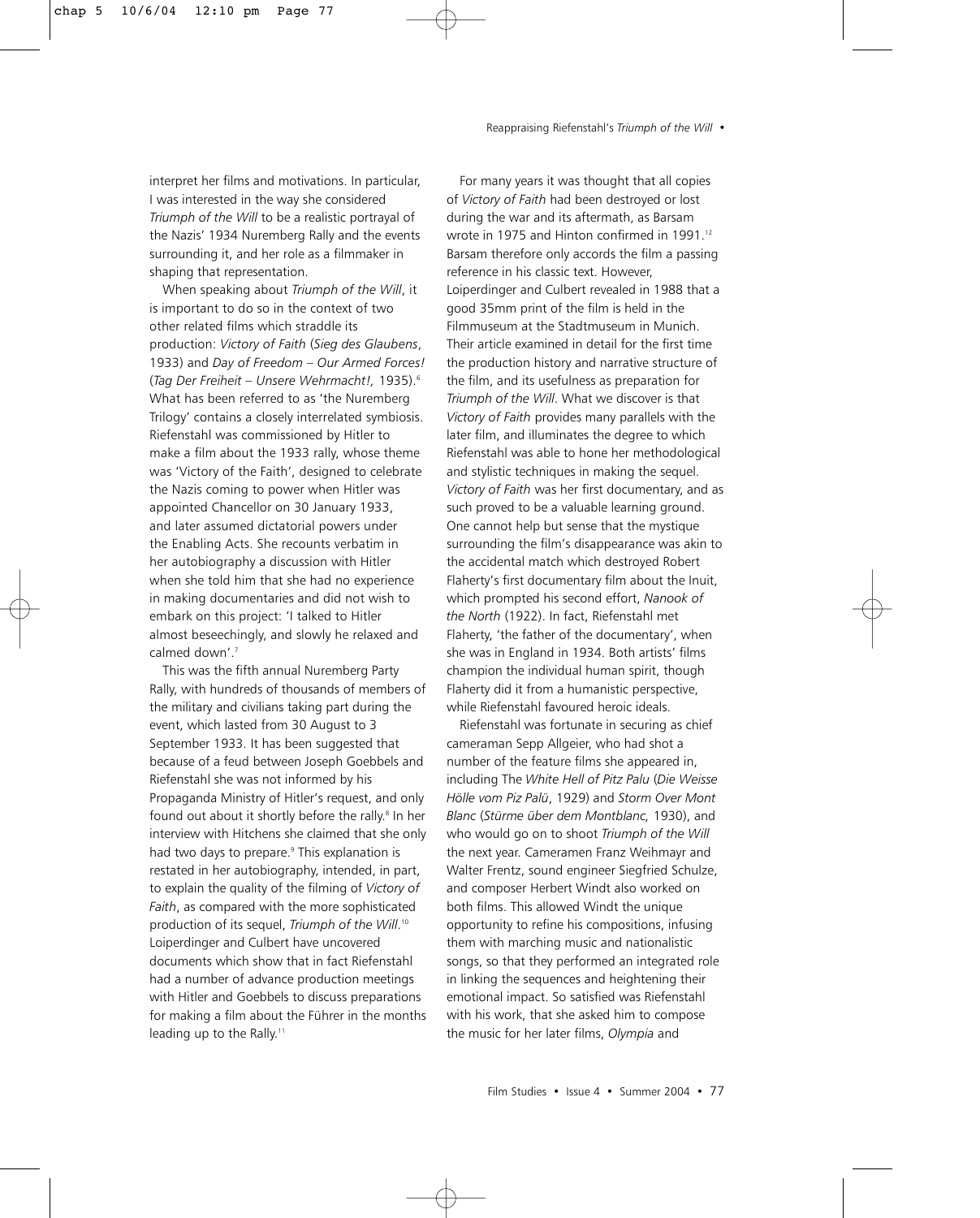*Tiefland* (1954). In the technical and creative team Riefenstahl assembled, ones sees a development and progression of style, technique and maturation of themes in the execution of the two films.

The structure of *Victory of Faith* bears some strong similarities to *Triumph of the Will*. The film starts with early morning shots of Nuremberg and then proceeds to show Hitler arriving by plane and driving through the town to the acclaim of the crowds. Allgeier was able to film from the back seat of Hitler's open limousine, a shot which records Hitler's POV and plays an integral function of welding the viewers' identification with the leader. This shot in the triumphal motorcade is repeated with even greater impact in the second film. Flag ceremonies, marches and speeches by Hitler and other party leaders and Hitler Youth activities are featured in both films. There are, though, key differences. In *Victory of Faith*, Hitler shares the limelight with Ernst Roehm, leader of the SA, who is featured prominently and often seen by Hitler's side. Behind the scenes, there was a struggle for power between the SA and the SS, and within ten months, Roehm would be murdered along with other leaders of the SA in a purge on 'the Night of the Long Knives', 30 June 1934. Despite the fact that the film had been well-received by the party when it was premiered at the UFA Palast am Zoo in Berlin on 1 December 1933, a replacement would soon be needed, without some of the personalities visible in the first film, and reaffirming Hitler's exclusive power as Führer. With his full cabinet in attendance for the premiere, Hitler gave Riefenstahl a bouquet of flowers, in recognition of the success of her first documentary film – the same film she later downplayed.

As Winston has asserted, the new film would also demonstrate the unity of the party, which Hitler had to ensure as he spoke before 97,000 SA men, two months after murdering more than 200 of their leaders.<sup>13</sup> Unlike the uniform he wore in the first film, for the 1934 Rally, Hitler is often seen in the distinctive brownshirt SA uniform, in a conscious effort to placate and symbolically consume the leadership role of

Roehm and consolidate his power over the SA. Whereas in *Victory of Faith* Riefenstahl's team had shot 50,000 feet of film, though she asserts it was only 4,000 feet, in the significantly bigger production of *Triumph of the Will*, they shot an estimated 350,000 feet.<sup>14</sup> With more resources and using a much bigger crew, Leni Riefenstahl, still only 32 years of age and able to profit from her earlier experience, was now in charge of a cinematic force of 172 people, including 36 cameramen and assistants under the supervision of Allgeirer. According to Barsam, Riefenstahl depended heavily on Allgeirer, estimating that 50 per cent of the finished film was shot by him personally.15 Having shot the first film in the same locations would have provided a useful precursor to determining in advance which shots would be most effective the second time round. The team repeated those shots and elements that worked in the 1933 film, while Riefenstahl constructed a more varied and sustained dramatic structure. Gone were any potentially embarrassing *actualité* moments which had crept into the first film, such as when an official accidentally knocks Hitler's hat off a railing, or when some dignitaries appear not to take an avid interest in the Furhrer's speech.<sup>16</sup>

In covering the Sixth National Socialist Party Rally, held 4 – 10 September 1934, the director still uses shots of the medieval city in her opening, but prefaces them with an ethereal sequence of flying through clouds. As the spires of the city emerge out of the mist, the columns of marchers appear ant-like on the boulevards below. This section performs a vital function in establishing Hitler's systemic role as hero, coming down from the heavens as a saviour figure, who is immediately recognized as such by his grateful populace. By architectural association, the scene also seeks to affirm that Hitler will restore Germany with its proud, ancient traditions and cultural heritage to its rightful place of heroism and grandeur.<sup>17</sup> This deification of Hitler has been commented on by Berg-Pan, and provides the film's subtext for the legitimisation of his rule.<sup>18</sup> We do not see his figure in the plane itself, instead the director creates a structured sequence of rising tension, building our sense of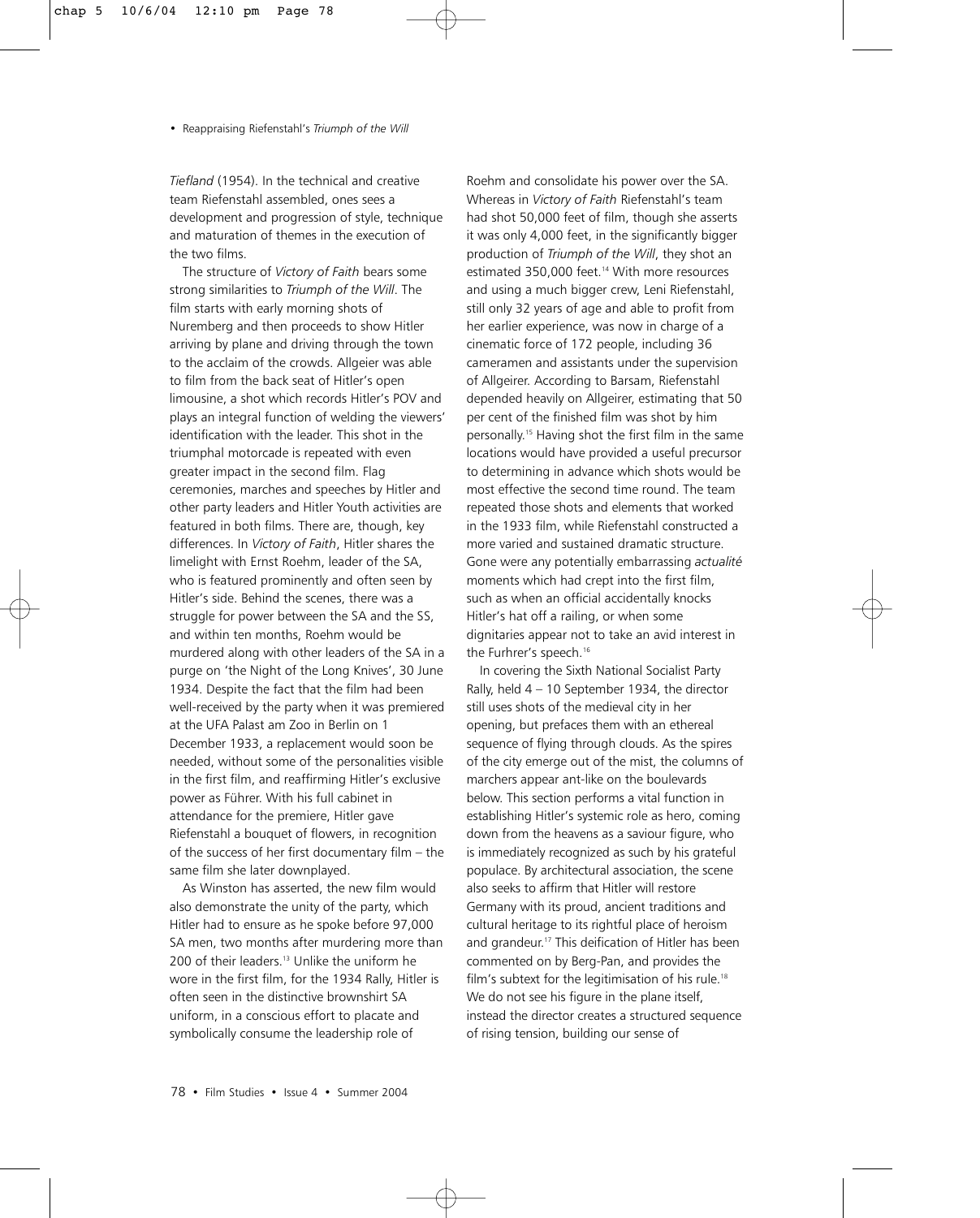

• Hitler 'smiling demurely' in *Triumph des Willens* (1935)

anticipation until she finally reveals the Führer as he steps out of the plane. The style of the shots signify a movie star idol, a celebrity, smiling demurely as Riefenstahl juxtaposes shots of women, straining to wave and catch a glimpse of the leader. A brief sexually charismatic exchange is suggested by this montage. An 18-year old participant at the rally recalled that women were fascinated to see if Hitler really did have blue eyes, as was reputed.19 During the motorcade sequence which follows, the director specifically includes shots of people of different age groups, and close-ups of beautiful children's faces, intent on viewing and saluting the Führer. In our interview, I asked Frau Riefenstahl about the carefully constructed nature of this opening section:

*AM: In the beginning of* Triumph of the Will*, the film is edited as if Hitler is emerging like a god from the heavens, descending to his people. Was it your intention to portray him as a kind of deity?*

- LR: No, he's not a god. He's sitting in a plane, he's flying to Nuremberg in a perfectly normal airplane. He's not a god, who says that he's a god? The journalists say that, not the film. Does the film say that? In the film we just see an airplane, we don't even see Hitler, we just imagine that he flew to Nuremberg in a plane.
- *AM: How did you view Hitler at the time you made the film – as a leader who would save Germany from its suffering after the First World War?*
- LR: He isn't presented as anything. If you travel to Nuremberg, you go on a plane. And anyway, he doesn't have any wings, does he? Is Hitler presented as a God? He's not. It's a joke!
- *AM: There is a shot in Triumph of the Will near the beginning, when Hitler is driving through the crowds and there is a shot of a child, a*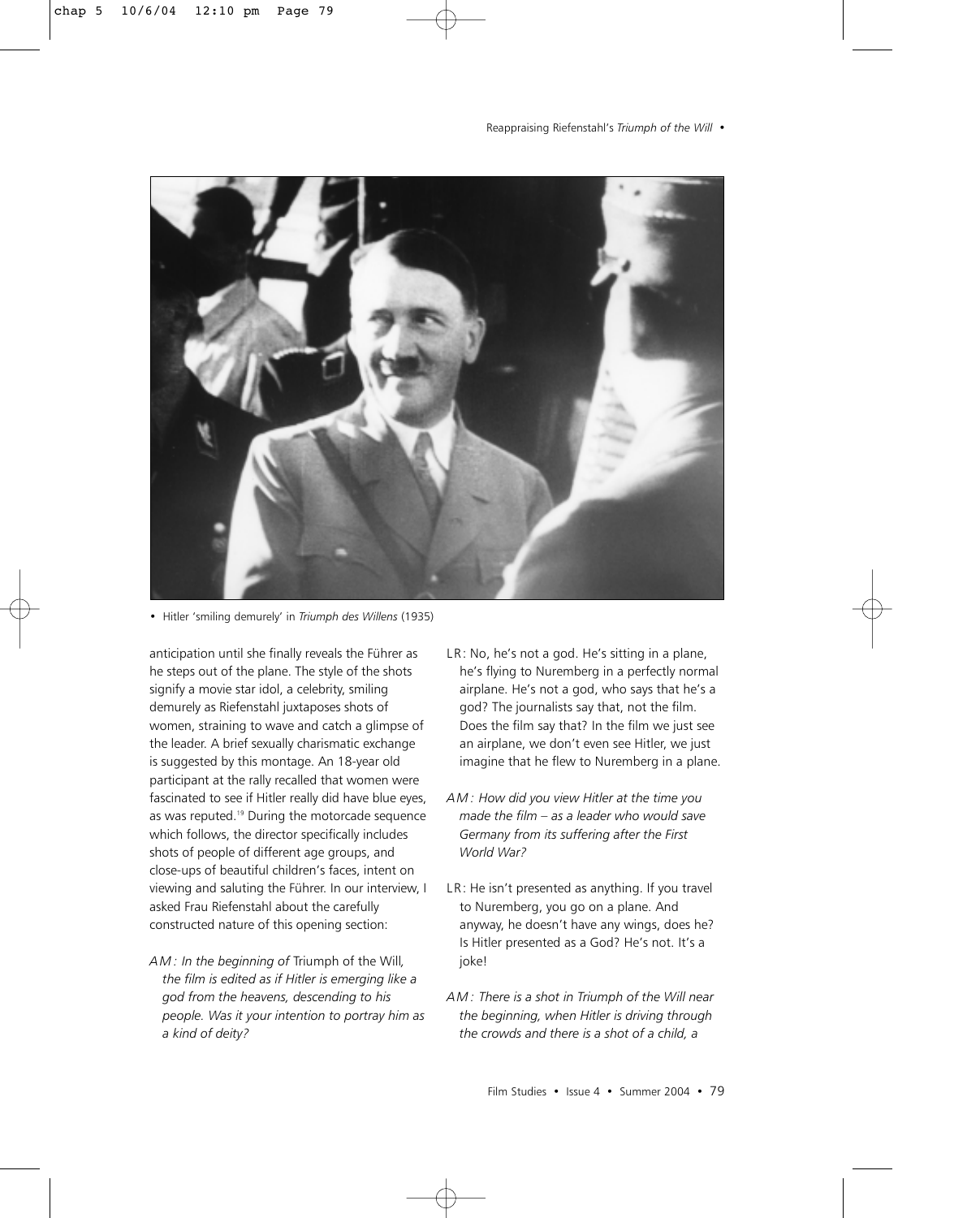

• A 'coincidence' of the child's face with swastika?

*beautiful child's face next to a swastika. Today when we interpret that shot it presents a terrible irony.*

- LR: No, because you have to understand the streets were full of swastikas during the party rally, and whether one photographed a child or a woman or a man, there were very often flags with swastikas hanging from the walls in the background. It was a coincidence that there is a swastika in the shot.
- *AM: The film can be seen to present a metaphorical river, which gains in strength and intensity, the frame barely able to contain it. When making the film, did you attempt to create an organic metaphor of a natural force, which achieves its inevitable strength?*
- LR: My response to that is that it's just a question of quality. If something makes a

strong impression, then that's because the image and the movement associated with it have been very well captured by the camera. The better the quality, the greater the appeal. But there's no thought behind the images, there's only the object or person that is being photographed.

Riefenstahl's disagreement with the representational view that the film offers a constructed version of reality, rather than reality itself, seems surprisingly defensive. While there were undoubtedly numerous swastikas along the parade route, it is by no means a coincidence that one is prominently featured in the shot with the child. The cameraman framed that shot, and from the thousands of feet of film exposed, she carefully selected it to include in the edited film. It is as if to say, that she did not use her skill as a director, and more importantly as an editor, in designing the rhythm and architecture of the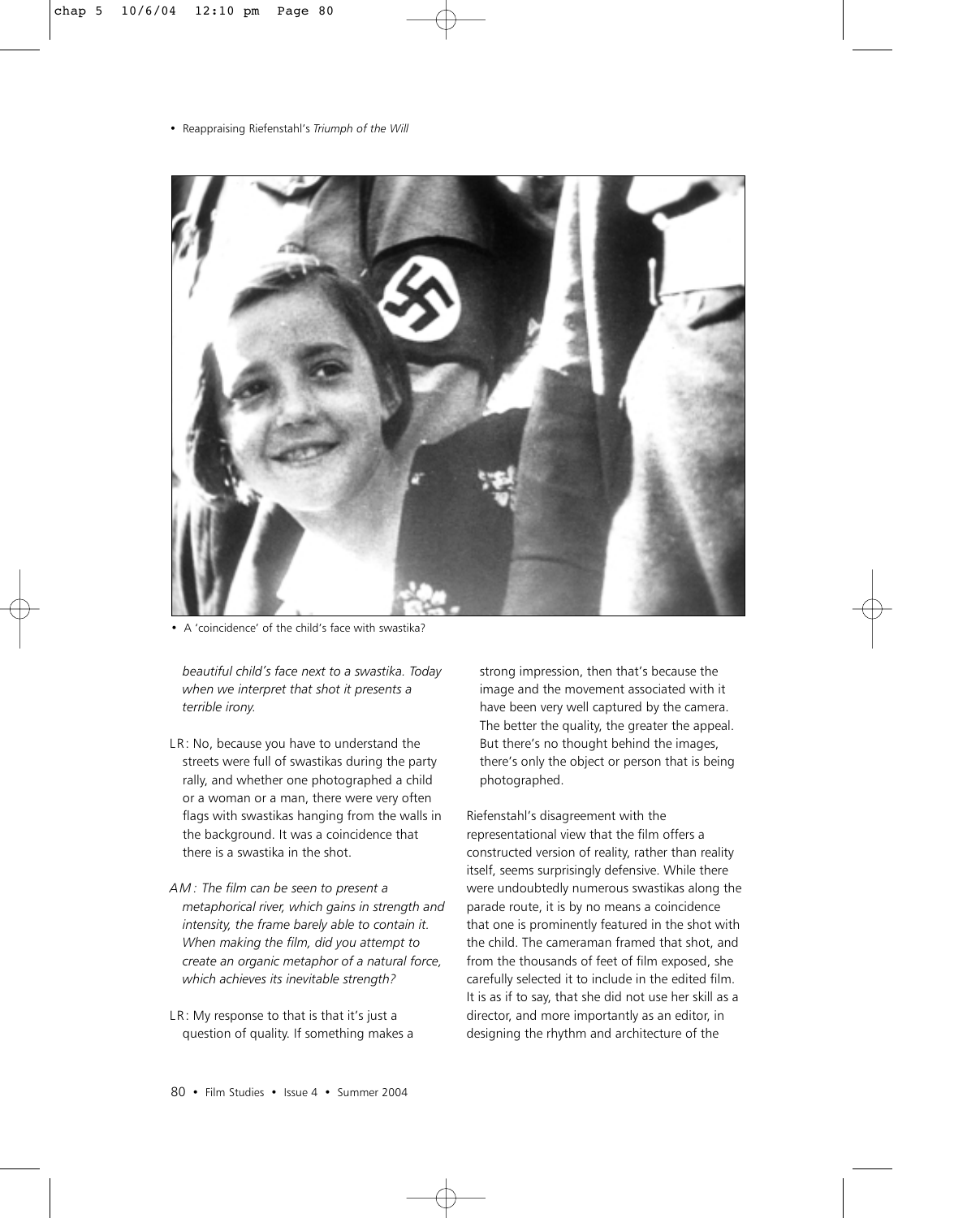film's twelve sequences, to enhance the way Hitler is perceived by the viewer. Yet, she has cited Hitler himself telling her

I don't want a boring Party rally film; I don't want newsreel shots. I want an artistic visual document The Party people don't understand this. Your Blue Light proved that you can do it.<sup>20</sup>

The first film took four months for Riefenstahl to edit, but she had a much bigger undertaking to cut *Triumph of the Will* in five months. The task involved selecting 10,000 feet of film from almost 400,000 feet. She claims that she 'had no model for creating this film, nothing to go by, so I had to experiment'.<sup>21</sup> She is curiously disavowing of the experience of having worked for months on shaping similar footage the year before. The process of deciding what to use and what to leave out is fundamental to the art of editing. In *Triumph of the Will,* her ability to assemble a compelling narrative about the pageant was an area I wished to ask her about.

- *AM: In considering Triumph of the Will, to what extent were your ideas about montage influenced by Eisenstein's approach to editing* Battleship Potemkin *(1925), or the work of other filmmakers you admired?*
- LR: I wasn't influenced by *Battleship Potemkin*, I hadn't seen it at the time. I wasn't influenced by other films, it was my personal way of shooting a film. I didn't borrow from other filmmakers, that's my style, the so-called Riefenstahl style! (laughs)

This response differs from the one she gave Sarris<sup>22</sup> and Barsam<sup>23</sup> when she discussed having been impressed by *Potemkin*. This perception echoes another statement she made, indicating that 'the completed film was a realization of her own vision'.24 It does not take into account, though, the substantial debt she owed Dr. Arnold Fanck, who directed her in six of the mountain films she starred in, and in their last film together, *S.O.S. Iceberg* (1933), the US/German coproduction with Universal filmed on location in Greenland. Elsewhere she recounts how Fanck

was a generous teacher to her,<sup>25</sup> who 'became my professor, and who taught me the fundamentals of my technique of mise en scene'26

I soaked up Fanck's and his cameramen's experience until it became second nature. I needed no finder to know exactly which scene would require which focal length. I learned about over and underexposure effects and processing compensation.<sup>27</sup>

In our interview she went on to explain her methodology in devising a plan, a precise construction, to which she then added 'the melody' of shots, as she has described it, to create dramatic crescendos: 'There are valleys, there are peaks. Some things have to be sunk down, some have to soar'.<sup>28</sup> I was therefore interested to ask her about the relationship between documenting an event and later imposing a dramatic narrative framework, and how that might differ between the two filmic forms she had worked in, documentaries and feature films:

- *AM: Would you say that the process of editing the film is one of organic creation, and that you used the editing technique to reinforce this impression?*
- LR: The way a film is cut to a great degree determines how big an impression it makes. That's true of every film, and especially in a documentary. The editing of the film plays an important role because it helps to bring the events to life for the viewer and convey them more directly. And it's true, I have a special gift when it comes to working at the cutting table. I'm a good editor.
- *AM: How do you distinguish between documentaries and feature films?*
- LR: There's a big difference, yes. The feature has a plot, you see, which is pre-determined. When the editor cuts a feature film, the script says exactly how he's meant to cut: A man opens the door, walks over, goes into the room, and says his line. In a documentary there is no plot. One has to form a plot out of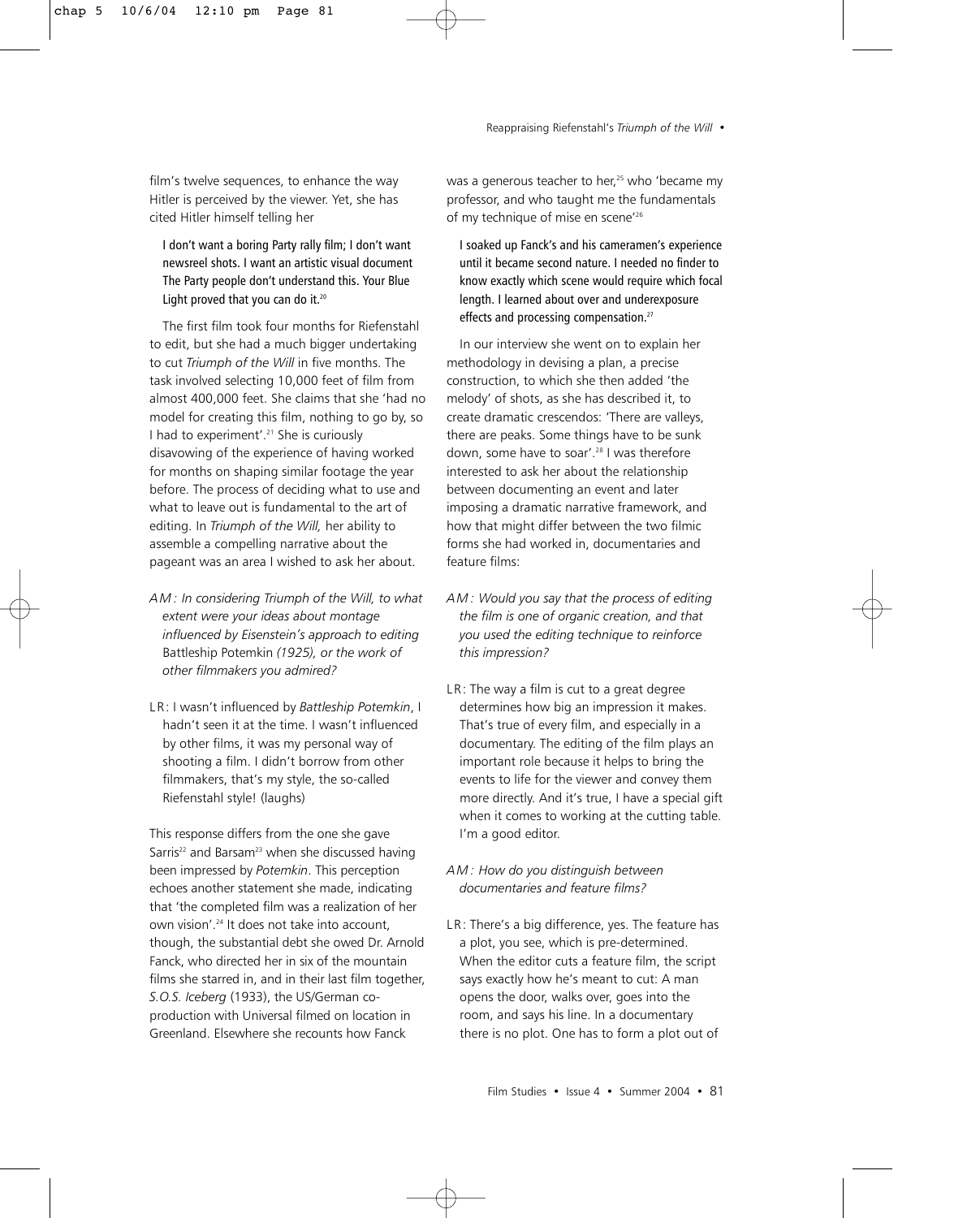the material, out of the images. The editor has to produce the plot, or the action out of the images. It's up to him whether he emphasizes a particular aspect more or less. To that extent he's creative, he's an artist, which he's not in a feature – there he's just someone who follows a pattern. The editor of a feature film just does what he's been told to do, while the editor of a documentary creates something. He must shape a plot out of the material himself. That's a big difference.

In the process of editing *Triumph of the Will*, one of the elements she managed to cut out was the German army, the Wehrmacht. The 1934 Party Rally was the first time that the Wehrmacht took part, demonstrating its loyalty to the new regime, after the struggles of the previous year. General von Reichenau was aghast when he learned that Riefenstahl had decided not to include any footage of the Wehrmacht's exercises at Nuremberg.29 He confronted her directly on the issue: 'You can't possibly exclude the Wehrmacht from the film – just who do you think you are!' According to Riefenstahl, the generals complained to Hitler, who then raised the matter with her personally. He reaffirmed the complete artistic freedom he was alleged to have agreed to at the outset of filming. The compromise they reached was that she would produce a short film the following year, solely on the Wehrmacht, which resulted in *Day of Freedom!,* the final film in Riefenstahl's Nuremberg trilogy. This 28 minute film documents the army's drills with Hitler in attendance during the Seventh National Socialist Party Rally, 10 – 16 September 1935. In the process of sequentially filming the 1933, 1934 and 1935 Nuremberg Rallies, Riefenstahl 'discovered that I had a definite talent for documentaries. I experienced the pleasure of a film-maker who gives cinematic shape to actual events without falsifying them'.<sup>30</sup> The issue of presenting a cinematic truth of the events, while stressing specific dramatic moments, goes to the heart of adopting a narrative form in the crafting of a documentary. After all, this was neither designed to be a newsreel nor an ethnographic rendering.

- *AM:* Triumph des Willens*, the* Olympia *films and your Nuba photographs herald the heroic and the strong. Your exquisite underwater photographs present sheer beauty. Can you describe how your interests to document and dramatize evolved?*
- LR: For me it's simply that my camera people and I photograph what we see, without adding any particular agenda, just what the camera sees, what we can see through the viewfinder: a record of reality. Everything else are the ideas of journalists who read things into it, but we simply try to make the best possible pictures of what we see, and the most filmically dynamic.
- *AM: What are your ideals and how were they realized in filming* Triumph of the Will?
- LR: I had no ideals, I only did my duty. A commission, which I carried out. It was an exercise in duty. I didn't embellish things in any way. I wanted to make the shots as good as possible, which means for a film shooting the images in a filmically dynamic way – but without a particular agenda, just what I saw. It doesn't really matter what kind of ideas you want to convey in the films. It is a question of presenting what is in front of the camera rather than trying to translate ideas.
- *AM: In an interview with Andrew Sarris in 1967, you said of* Triumph of the Will *that it is 'purely historical. It is a* film-verité*. It reflects the truth that was then in 1934.' Will you please elaborate on how the film embodies the truth?*
- LR: The shots we made were not staged, they were shots of a party rally. That is, of parades and spectators and the Führer, which weren't staged – and we had been commissioned to film it. Without wanting to add our own personal political viewpoint, we just wanted to shoot good images, and it was historical, it wasn't staged. What the film shows is true, that's what happened in reality. Nothing is staged.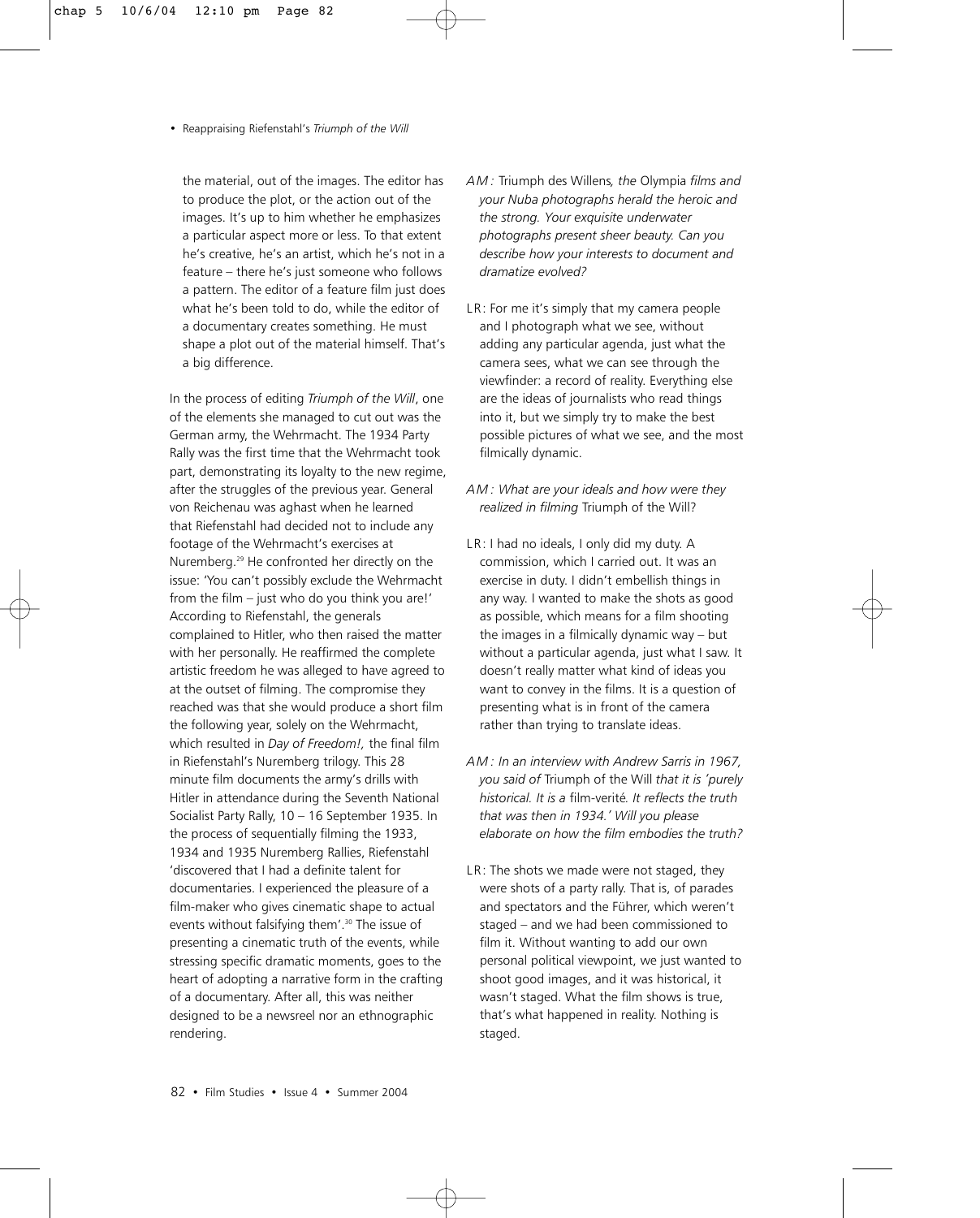

• Riefenstahl's concession to the army: *Tag Der Freiheit- Unsere Wehrmacht!* (1935)

- *AM: Frau Riefenstahl, would you say that this film is objective?*
- LR: What do you mean by that?
- *AM: When you speak of having captured the truth does that mean that the truth that you have captured on film is an objective truth? That truth is objective?*
- LR: The word 'objective' can be understood in many different ways, I wouldn't use the word 'objective.'

This perception was similar to the one she explained to Sarris in an earlier interview, yet she had assured him that, 'whatever is purely realistic, slice-of-life, what is average, quotidian, doesn't interest me'.31 On the one hand, she finds her explanation of realism to be a useful cover, while on the other, dismissing 'the real' if it fails to captivate. Given the special relationship

she had with Hitler and his having directed her to make the three Nuremberg films, the question arises of how she approached this aspect of their agreement when deciding what to shoot and how to construct the finished film:

- *AM: Did you feel that you had a responsibility to Hitler and the subjects of the film, and if so what was it?*
- LR: My answer to this is no, it never occurred to me that I had a particular responsibility, there was nothing to be responsible for. There were shots of spectators and of the men marching in the parade. There was no political idea behind it, it was actually just a party rally of the kind that all countries and nations hold once a year. So, it wasn't something special. It wasn't a story, wasn't anything in particular, it contained just simple, realistic shots of spectators and a parade that actually happened, and that was filmed, as it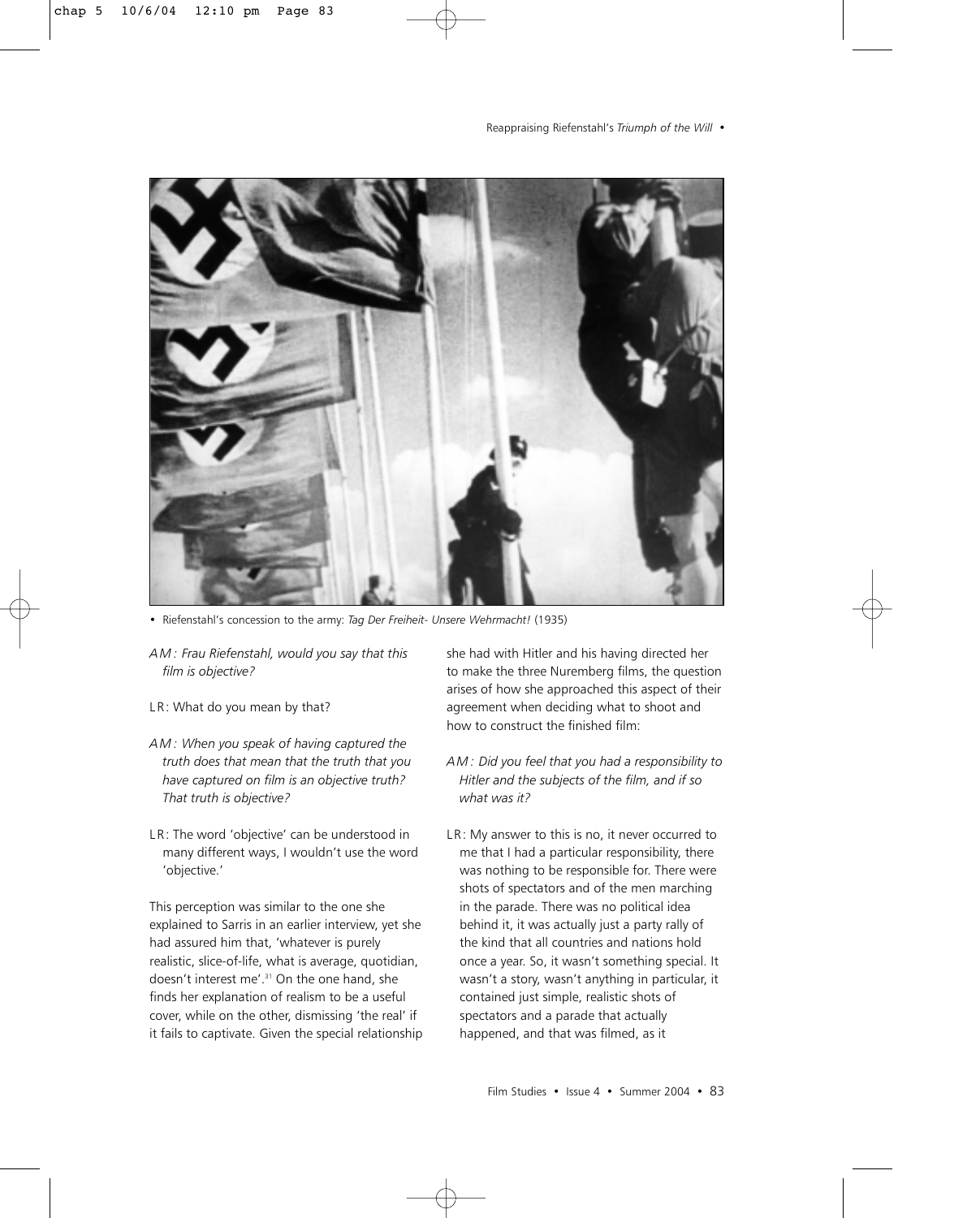happened. That's to say, nothing was changed or altered, rather it occurred in reality just as we see it in the film. And it's not propaganda, since for propaganda I would have had to have make a comment, which I didn't. The pictures are all without comment.

- *AM: At the beginning of the film it states that it was commissioned by the Führer, and I wonder if you felt that you had a special responsibility to him to capture events in a particular way?*
- LR: The event was organized by the party leadership. The film was commissioned by Hitler. Hitler commissioned Frau Riefenstahl to make a film of the party rally.

It is hard to appreciate how she can suggest that the 'pictures are without comment', when that is an inherent feature of any edited sequence, particularly when it is infused with the potent visual symbolism she employs. The goal of juxtaposing one shot with another is to suggest a relationship between the two images, which in turn generates a commentary about both of them and their collective meaning. *Triumph of the Will* has been described as the prototype for a political film used for propaganda purposes,<sup>32</sup> it retains the paradox of being able to 'repel and attract us at the same time'.<sup>33</sup> Corliss has referred to the film as 'a sympathetic documentary of a propaganda event',<sup>34</sup> while Barsam calls it a hybrid of the documentary and propaganda traditions.35 Riefenstahl always went to great lengths to attest that this was not her objective,<sup>36</sup> despite the fact that Hitler had stated that he wished to 'exploit the film as an instrument of propaganda in such a way that the audience will be clearly aware that . . . they are going to see a political film'.37 Riefenstahl's view found greater sympathy with her nemesis, Joseph Goebbels, who stated: 'our opponents frequently reproach us for striving to achieve propaganda art. We have never been aware of doing this. We do not want to make propaganda with our films; we want to create art with them'.<sup>38</sup> Recognized as a work of art, the film won a string of awards,

including the Grand Prize at the Venice Film Festival in 1935 and the International Grand Prix at the 1937 Paris World Exhibition. Although *Triumph of the Will* trumpets Hitler's popularity and seeks to promote him and the virtues of National Socialism, with the exception of a remark by Julius Streicher in an excerpt from a speech he gives, it does not contain overt references to the Nazis' racist doctrine. The film's great value for its intended audiences is its demonstration of the constructive and robust power of the collective – enthusiastically asserting how a collective spirit can embolden and make productive a people, for the common good of a Germany united behind one leader and one ideology. I sought to press her further on the issue of moral complicity and the way the film acts as a cinematic expression of the Nazi mystique.

- *AM: How do you feel that the Nazi Party used the film for propaganda purposes?*
- LR: It could only be propaganda if I commented on what it showed, if I had expressed an opinion, but I didn't express an opinion, I just showed what happened. What can I do if other people use it as propaganda? I can't influence that.
- *AM: You have an expressed love of beauty, which is clear in your Olympia films. How does Triumph of the Will reflect your ideas about beauty and harmony?*
- LR: Yes, it's true, I generally see the positive things in life more than the negative. I'm what one might call a positive person. Beauty catches my attention more so than things that are ugly. As a result, I devote myself more to beautiful things than to ugly things, which means that beauty is particularly visible in my films.
- *AM: In retrospect, how does the concept of* vergangenheitsbewältigungsfilm *allow us to understand that historical period through* Triumph of the Will*?*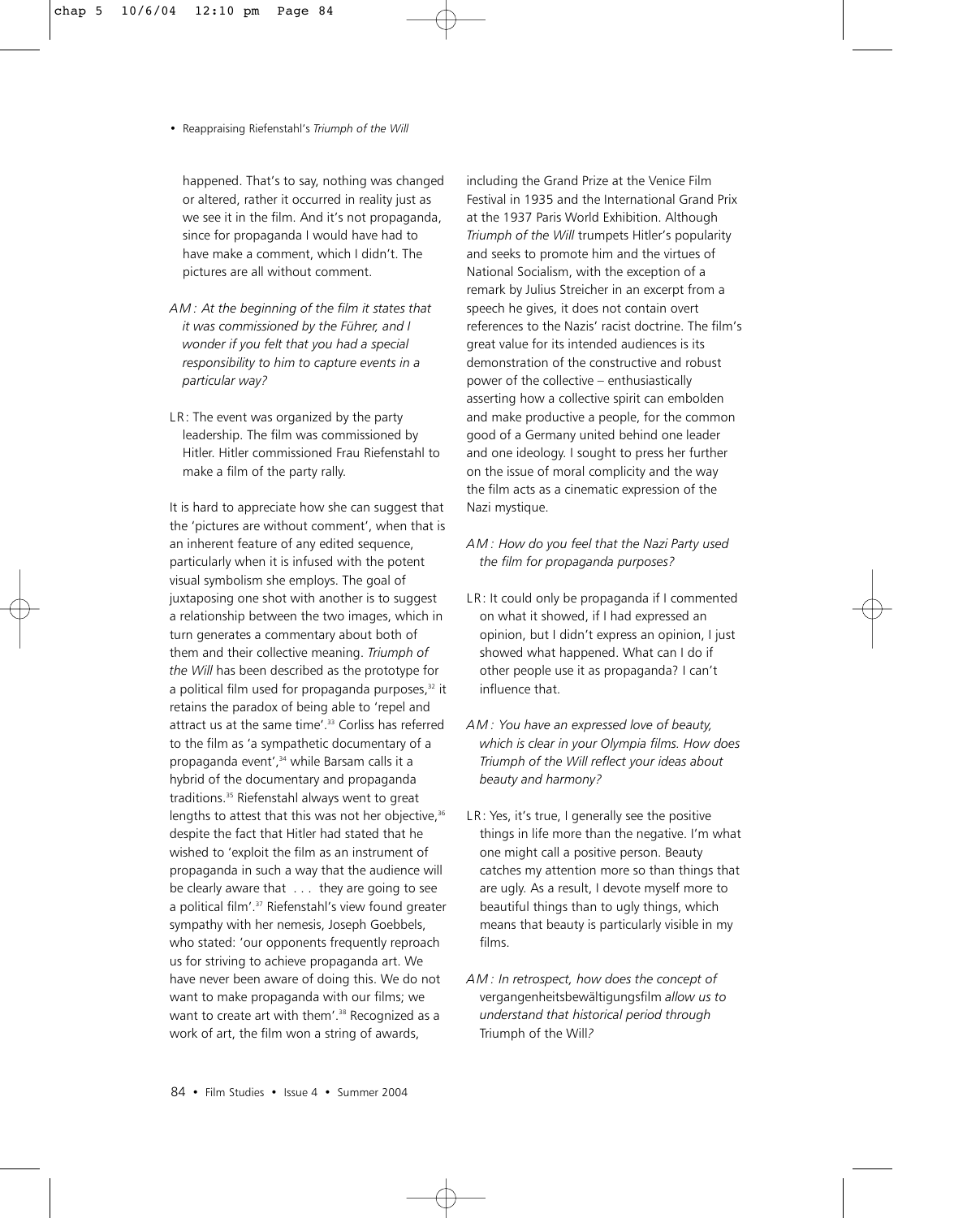- LR: In the film, we can see the relationship between Hitler and the German people, it's there as a document, that's how it was at the time. People might not like that, or might wish it wasn't the case, but that's how it was.
- *AM: Your films and photographs celebrate life and achievement. While* Triumph of the Will *also celebrates achievement, do you feel that it is ironic that the leader and movement it places on a pedestal should have brought about so much death, inhumane brutality and destruction – in other words, the opposite of what your work strives for?*
- LR: I'm not a clairvoyant. I couldn't, in 1934, know what would happen during the war, couldn't know that there would be so many deaths. It's nonsense to be supposed to know in 1934 that people would die four years later.
- *AM: Which film or books on your life and work have you found most accurately represents your vision?*
- LR: The book that just came out, published by Taschen, *Five Lives*.
- *AM: Taking the body of your extensive film, photographic and written work, how would you wish to be remembered, and what is left undone?*
- LR: What would I like people to think about me? That I didn't want to do anything except to show the truth, to show what I'd seen as genuinely and as positively as possible, so that people enjoy their lives more, and take courage, and don't think so negatively and aren't depressed, but rather take more pleasure in beauty than in ugliness, that's what I want.

Her apparent political naiveté is something she has discussed before: 'it was impossible for the young girl that I was to foresee what was going to come about'.<sup>39</sup> Her former cameraman, Henry Jaworsky, who worked on *The Blue Light*

and *Olympia* explains that Riefenstahl believed in Hitler, but thought he was badly advised.<sup>40</sup> He also suggests that she extended the shooting of *Tiefland* over a seven-year period during the war, in order that she might remove herself from what was going on in Germany and further associations with the Party. Like her earlier films, *Tiefland* retains the thematic motif of a belief in 'the heroic, the good and the strong'.41 The controversies surrounding her relationships with the Nazi leadership and the impact made by *Triumph of the Will*, hampered her efforts to clear her name and to continue making films.

Riefenstahl was never a member of the Nazi Party, yet she was tried by two denazification courts, and classified as a 'follower' (*Mitlaeuferin*) in 1948. The American occupation authorities interrogated and released her, and then the French took her into custody and she spent several years in detention camps. In 1952, the French courts deemed that her activities for the Nazis did not justify punishment, and the Berlin senate declared that she was 'not charged' with Nazi crimes. However, public absolution of her moral responsibilities as an artist was never forthcoming. 'I was finally forced to realize that I will never get rid of the shadows of the past. Nevertheless, I have found the strength to come to terms with this fate without bitterness'.<sup>42</sup> Finding it difficult to raise funding for her subsequent film projects, she turned her talents to photography, producing a striking series of books on the Nuba and of underwater sealife.43 She was portrayed in the media as an icon of vitality and 'the last great surviving image-maker of the Nazis'.<sup>44</sup> Out of desire and necessity, Leni Riefenstahl continually transformed herself in an effort to seek out and create powerful expressions of her vision of life around her. While the *Olympia* films serve as exemplary filmic treatments of that creative impulse, *Triumph of the Will* is a testament to the same aspirational vision, and its attempt to ennoble what proved to be an inhuman regime. Leni Riefenstahl was tenacious in life, and her legacy will continue to be much debated years after her death.